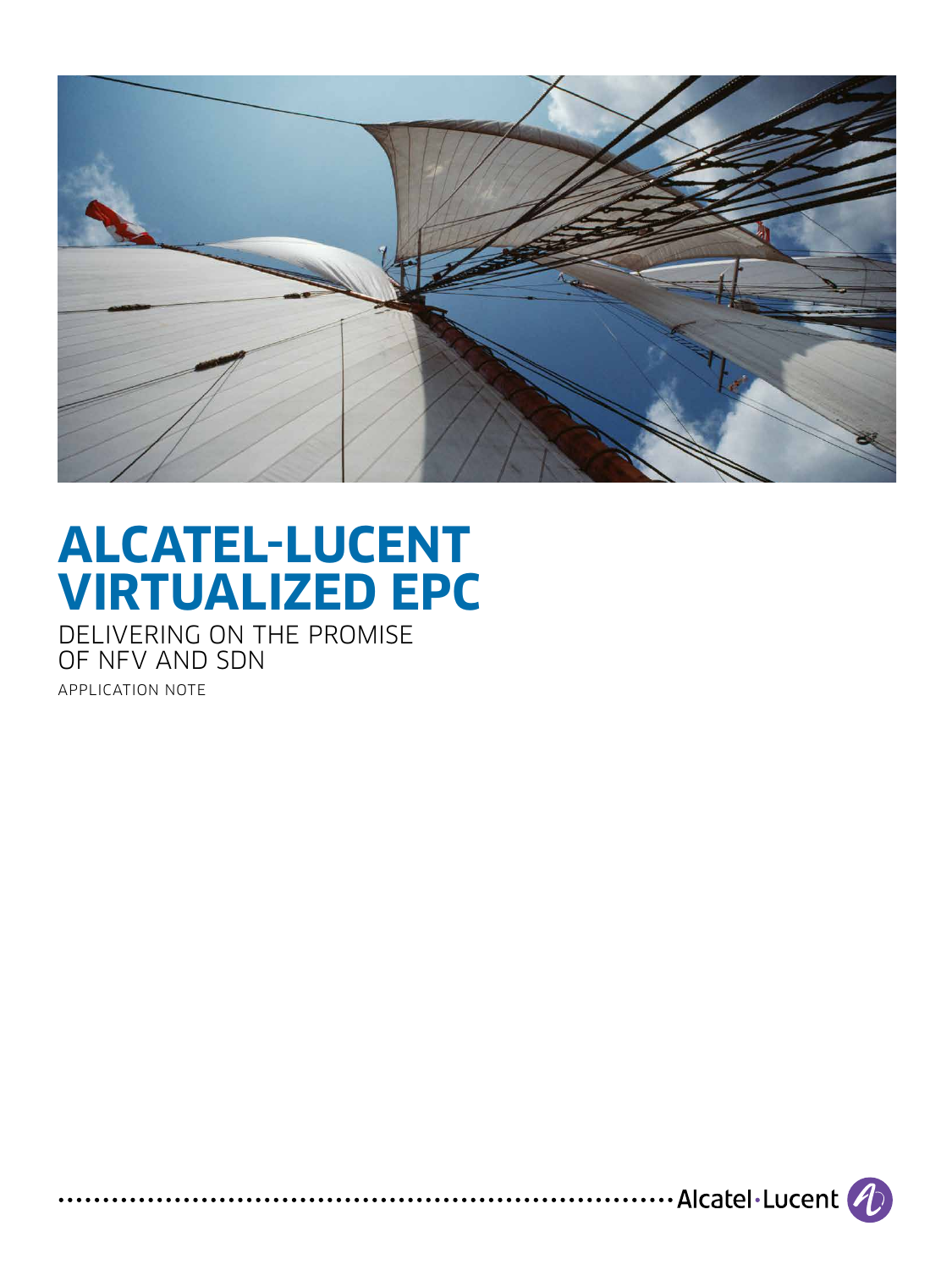# **ABSTRACT**

Changes in the types of services and in their delivery over the 4G/LTE network are driving mobile network operators (MNOs) to network functions virtualization (NFV) and software defined networking (SDN). In their packet core, they want a virtualized Evolved Packet Core (vEPC) that is more flexible and can be quickly deployed and configured to meet changing customer demands. The new vEPC must also meet their capacity and performance requirements and interwork seamlessly with both the existing network and a new IT-managed operating environment. It's a difficult challenge.

The Alcatel-Lucent Virtualized EPC (vEPC), a deployment option of the Alcatel-Lucent IP Mobile Core offer, delivers on the promise of NFV/SDN by providing the scalability and performance that are needed in today's 4G/LTE networks. All of the EPC network functions are virtualized and operate on general-purpose server hardware. With the Alcatel-Lucent vEPC, MNOs can offer new services faster, ensure scalability and performance, and migrate to NFV and SDN at their own pace.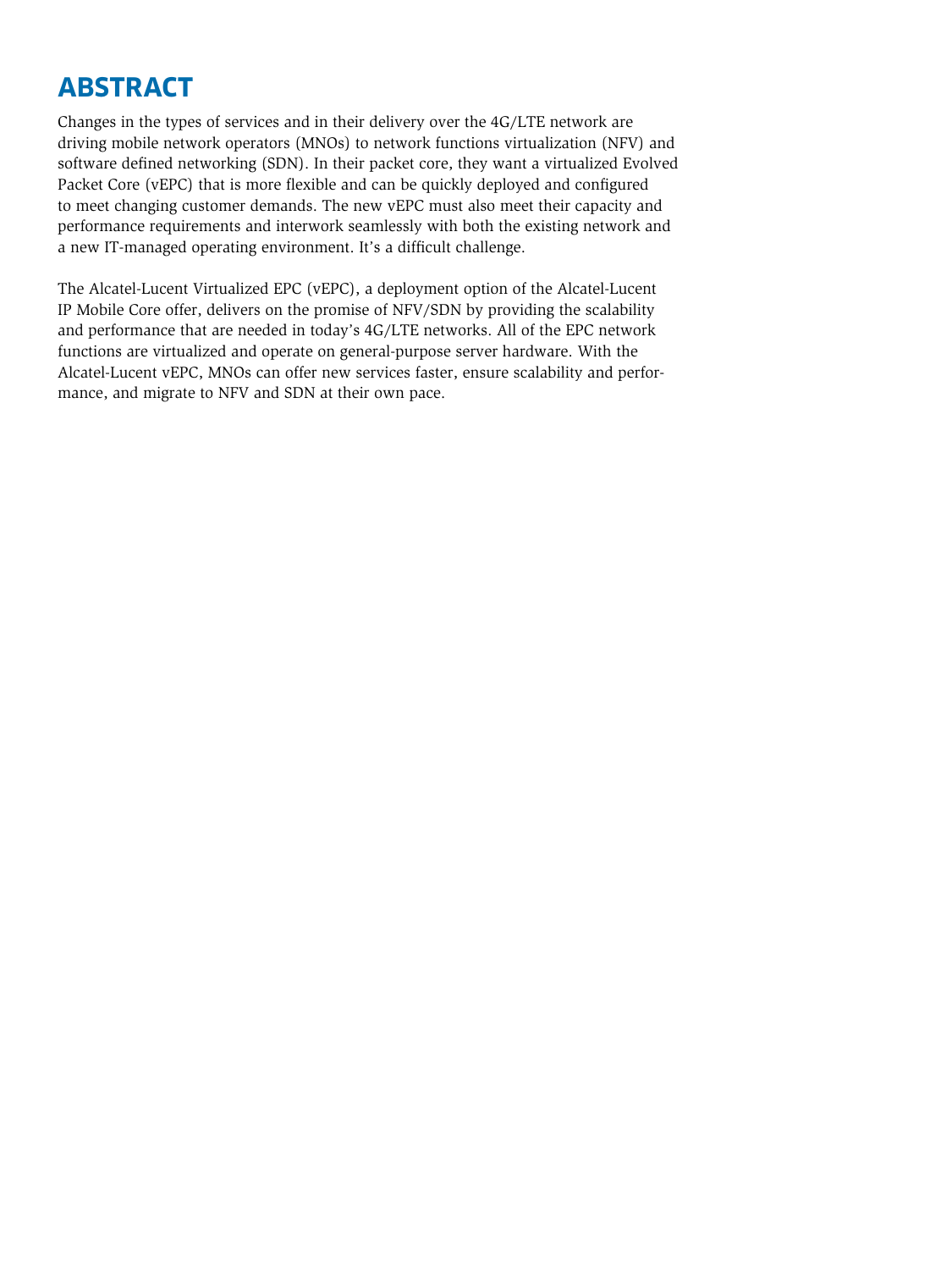# **TABLE OF CONTENTS**

[Market trends / 1](#page-3-0) [MNO challenges to deploying a vEPC / 2](#page-4-0) [Alcatel-Lucent virtualized EPC / 3](#page-5-0) [Alcatel-Lucent vEPC network function architecture / 4](#page-6-0) [Fulfilling the promise of NFV and SDN / 5](#page-7-0) [Deployment flexibility / 6](#page-8-0) [Operational elegance / 8](#page-10-0) [Operational elegance example: vPGW instantiation / 10](#page-12-0) [Service excellence / 11](#page-13-0) [Signaling control plane enhancements / 11](#page-13-0) [Data plane enhancements / 11](#page-13-0) [Packet processing / 12](#page-14-0) [High availability / 12](#page-14-0) [Alcatel-Lucent end-to-end vEPC NFV and SDN solution / 12](#page-14-0)

[Conclusion / 14](#page-16-0)

[References / 14](#page-16-0)

[Acronyms / 15](#page-17-0)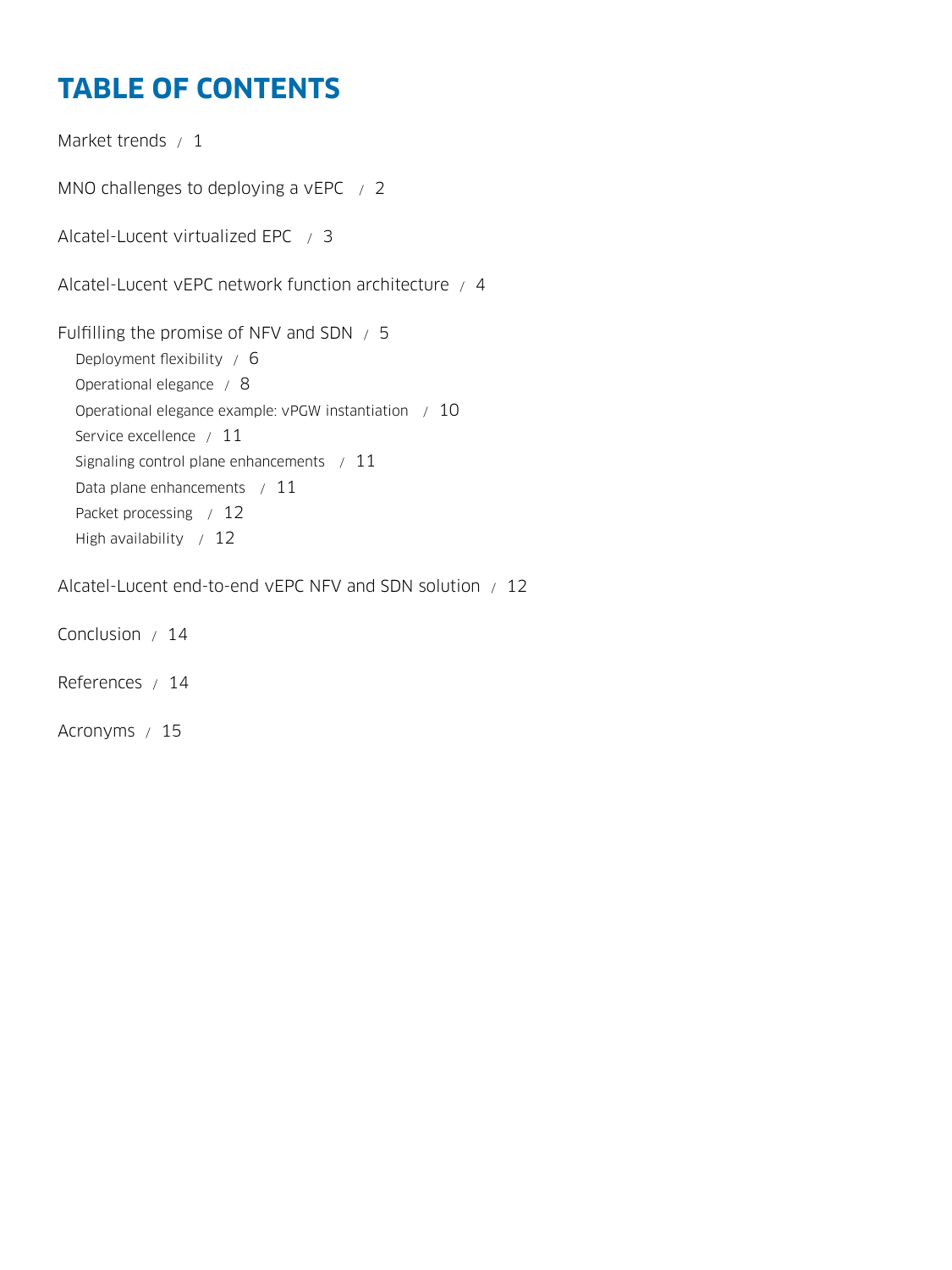# <span id="page-3-0"></span>**MARKET TRENDS**

There are key changes in the types of services and in their delivery over the 4G/LTE network that are driving mobile network operators (MNOs) to network functions virtualization (NFV) and software defined networking (SDN). The most obvious is the increasing demand for mobile video, which is forecasted to grow to 66 percent of the total volume of traffic on the mobile network by 2017 [1].

With the popularity of larger screen smartphones, tablets and phablets<sup>1</sup>, and the LTE network's ability to support new video streaming capabilities such as evolved Multimedia Broadcast/Multicast Services (eMBMS), the EPC must support not only the bandwidth capacity but also the quality of service (QoS) latency and jitter requirements needed for a superior mobile video viewing experience. The EPC also needs to become more distributed so that it's closer to the caches of popular content stored in the network.

The second change is the adoption of voice services to Voice over LTE (VoLTE) or the emerging voice over Wi-Fi (VoWiFI) service. VoLTE now has strong market momentum, driven by the MNOs' desire to offer not only high-definition (HD) voice calls with VoLTE but also enriched voice communication services, over IP Multimedia Subsystem (IMS) and EPC all-IP networks, in order to maintain subscriber loyalty and reduce churn. VoLTE subscriptions are expected to increase significantly over the next few years, growing 145 percent annually through 2017 [2]. Unlike video, VoLTE packets are small, which requires the EPC to support high-speed packet processing with a guaranteed bit rate to meet the QoS requirements.

Voice over Wi-Fi® (VoWi-Fi) is now being offered by MNOs with new client capabilities that are built into the current generation of 4G/LTE smartphones. It gives MNOs the ability to fill in coverage holes with Wi-Fi and to create new voice service packages such as video calling that can augment IMS services. To support seamless and secure cellular/ Wi-Fi services requires changes in the EPC to support both untrusted and trusted wireless (Wi-Fi) access.

Businesses are planning to take advantage of the ubiquity of wireless broadband access by giving their mobile employees remote connectivity to the corporate applications and tools they need to improve their productivity. This growing remote employee population, estimated to reach 1.3 billion by 2017 [4], provides MNOs with an opportunity to expand their enterprise virtual private networks (VPNs) offer to a larger set of corporate customers if they can provide a distributed EPC that is economically right-sized to meet the enterprise's scaling needs.

Finally, machine-to-machine (M2M) is one of a number of services that MNOs are looking to offer in a virtualized environment. It is estimated that M2M service provider revenues could triple to \$44 billion USD by 2018 [5]. With potentially millions of additional machine devices being connected to the network, MNOs need a low-cost and highly scalable EPC that can flexibly increase connection capacity wherever and whenever it's needed.

### VIRTUALIZED EPC GROWTH FORECAST

Dell'Oro projects that by 2018, 15% of the mobile operator's EPC software licenses will be for vEPC network functions [3].

1 Phablets are mobile devices that combine the functions of a smartphone and a tablet.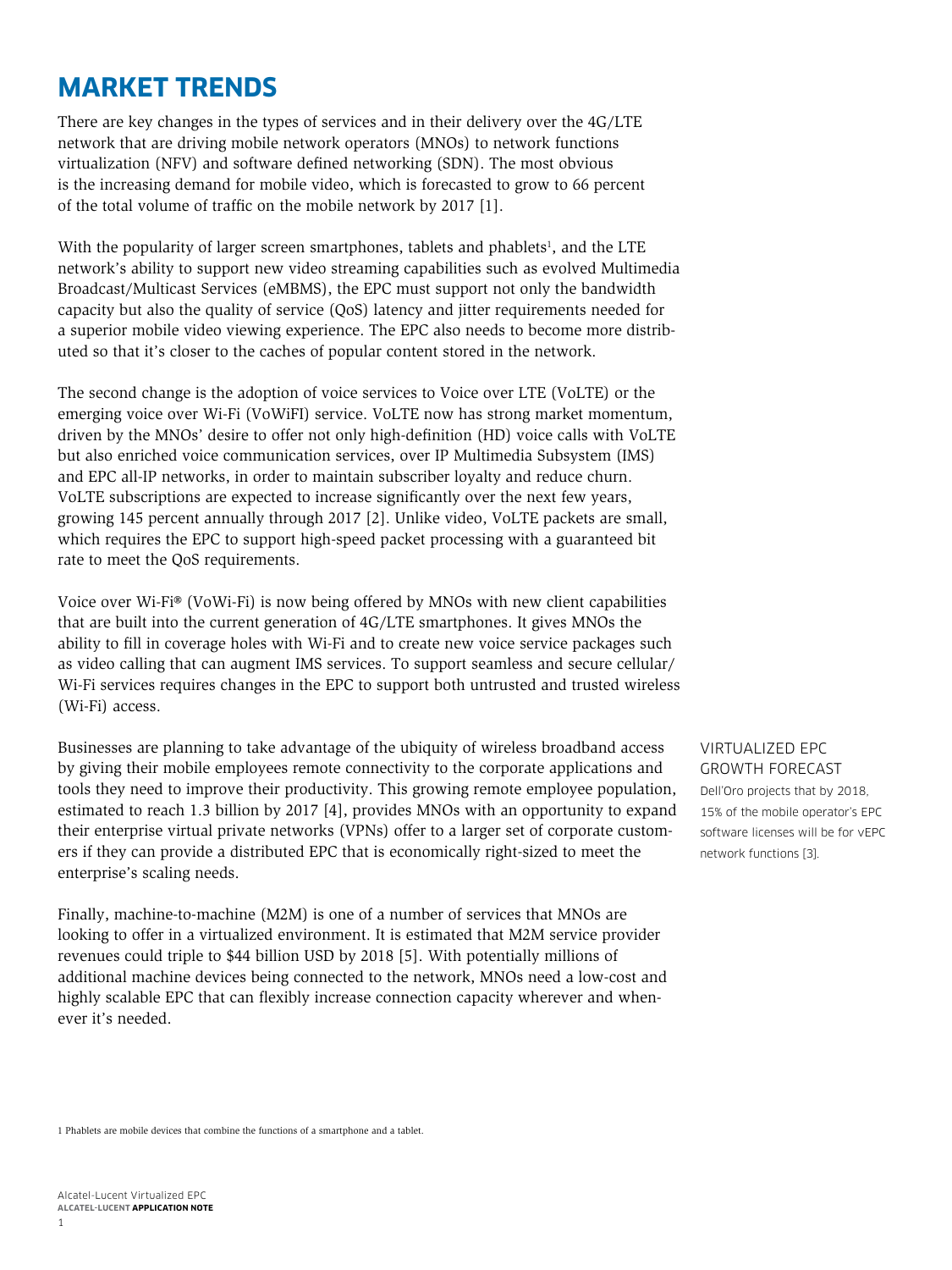# <span id="page-4-0"></span>**MNO CHALLENGES TO DEPLOYING A vEPC**

While NFV and SDN bring the promise of a vEPC that delivers greater scalability and more flexibility to rapidly deliver new services, there are important technical and operational challenges that must be overcome before they can be commercially deployed in MNO networks. The key MNO challenges to deploying a vEPC are to:

- Maintain/exceed stringent service availability and real-time performance requirements
- Operate transparently across a mix of traditional and cloud-based infrastructure
- Operate in an open, multivendor environment
- Deliver event-driven, flexible service and capacity instantiation and scaling

Enterprise cloud and IT networks are not designed to meet the more stringent availability requirements of the mobile core network. In telecommunications networks, there are government and regulatory requirements that the network must be at least 99.999 percent available with the ability to continue to operate and maintain services even with a full nodal failure.

The challenge that MNOs face is migrating to an NFV and SDN environment while still providing the required service availability. This situation will drive these networks to add network monitoring and self-healing capabilities with network redundancy and Virtualized Network Function (VNF) protection schemes to meet the high-availability requirements.

Virtualization of the network will happen gradually with MNOs deploying a mix of EPC virtualized and hardware-based functions as required to meet their evolution plans. But the management and operations of an NFV and SDN network is very different from the existing telecommunications network operating environment. The MNO challenge is to manage and maintain this hybrid network with each management domain receiving the network monitoring and analytic tools it requires.

Both the data center and IT operations must be kept in sync with the traditional telecommunications network view. This requirement drives the need for an NFV and SDN management and orchestration system that can interoperate seamlessly with the existing network operations and Operations Support System/Business Support System (OSS/BSS) infrastructure.

A key advantage of moving to NFV is that MNOs are no longer tied to proprietary hardware and software integrated solutions from vendors of purpose-built products that limit their leverage and flexibility. However, because NFV and SDN are relatively new technologies, MNOs might be tempted to deploy a proprietary solution from a single vendor to reduce the time to deployment and mitigate interoperability risks.

It's important that any vendor's NFV and SDN solution is based on open source software with open Application Programming Interfaces (APIs) that have been tested in a multivendor environment. Otherwise, the MNO runs the risk of being locked into a proprietary solution.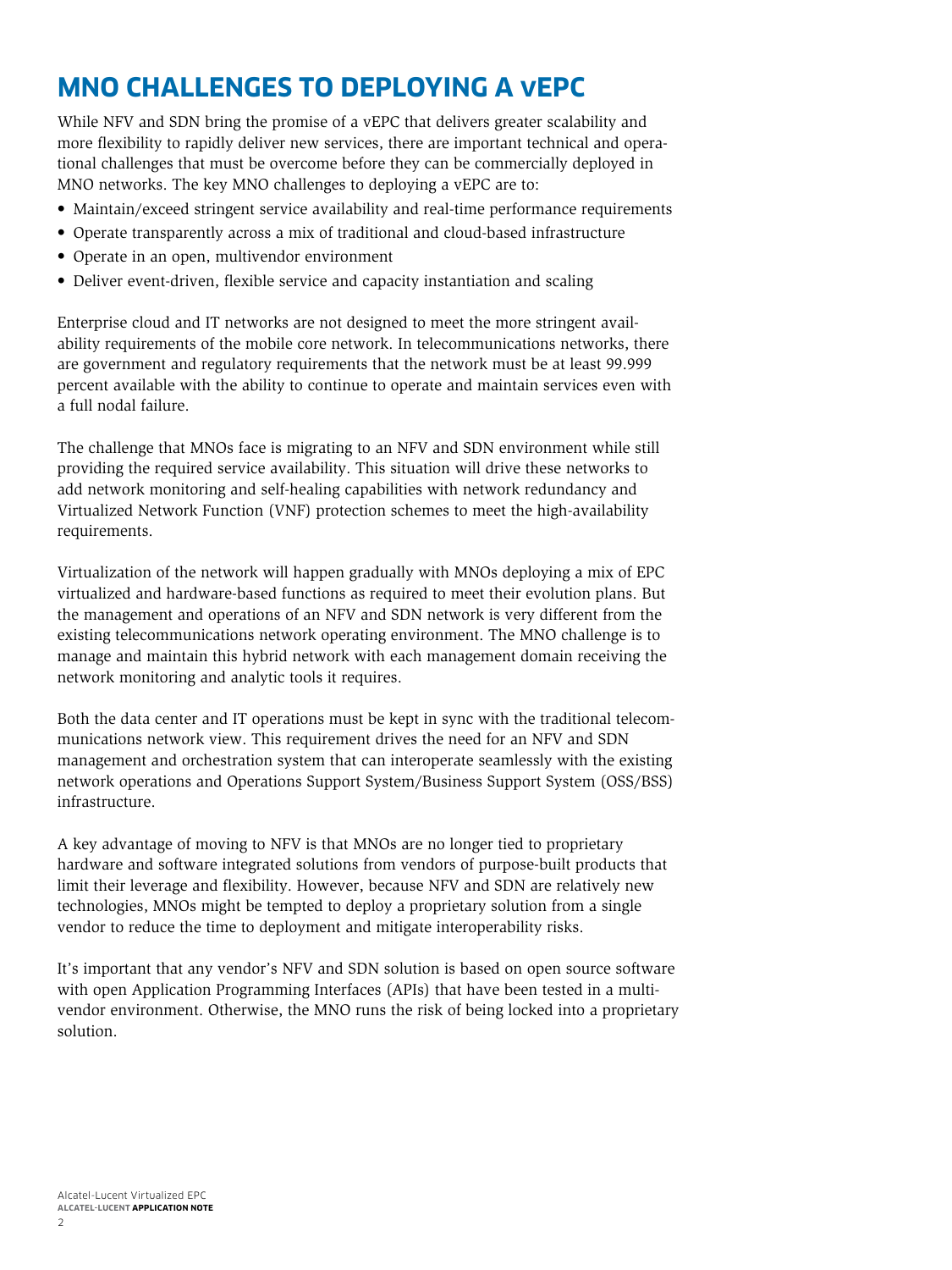<span id="page-5-0"></span>An important benefit that MNOs expect from NFV is the ability to rapidly develop and deploy new services with a more agile network that can easily add or move capacity wherever and whenever it's needed. Adding capacity in the traditional MNO productbased network is slow, with long lead times to engineer, order and install new hardware to support a forecasted demand that may not materialize. However, simply virtualizing the functions of the network will not improve the speed or agility to deliver new services either. The challenge MNOs face is being able to extract the benefits of flexibility and service agility that NFV brings to dynamically increase capacity in a few simple automated steps.

Each of these challenges is addressed by the Alcatel-Lucent vEPC solution.

# **ALCATEL-LUCENT VIRTUALIZED EPC**

Alcatel-Lucent is committed to NFV and SDN and is transforming its portfolio to support this strategy, enabling MNOs to become more flexible and responsive to customer demands. In early 2014, Alcatel-Lucent unveiled the first of its NFV mobile applications, including the Alcatel-Lucent vEPC (see Figure 1).

The Alcatel-Lucent vEPC solution consists of software applications that perform the following network functions:

- Mobile gateways: The Alcatel-Lucent Virtualized Mobile Gateway (VMG) provides the Serving Gateway (SGW), Packet Data Network Gateway/Gateway GPRS Support Node (PGW/GGSN), Evolved Packet Data Gateway (ePDG) and Trusted Wireless Access Gateway (TWAG) functions.2
- Mobility management: The Alcatel-Lucent Virtualized Mobility Manager (VMM) provides the Mobility Management Entity (MME), Serving GPRS Support Node (SGSN) and Session Restoration Server (SRS) functions.2
- Policy control and charging: The Alcatel-Lucent 5780 Dynamic Services Controller (DSC), built on patented Agile Rules Technology (A.R.T) rules engine, provides the Policy and Charging Rules Function (PCRF) and Diameter Routing Agent (DRA).
- Subscriber management: The Alcatel-Lucent Subscriber Data Manager provides the Home Subscriber Server (HSS) and Home Location Register (HLR) functions.
- Element and network management: The Alcatel-Lucent 5620 Service Aware Manager (SAM) performs element and network management.

#### Figure 1. Alcatel-Lucent vEPC



2 TWAG and SRS virtualized functions will be provided in a future release.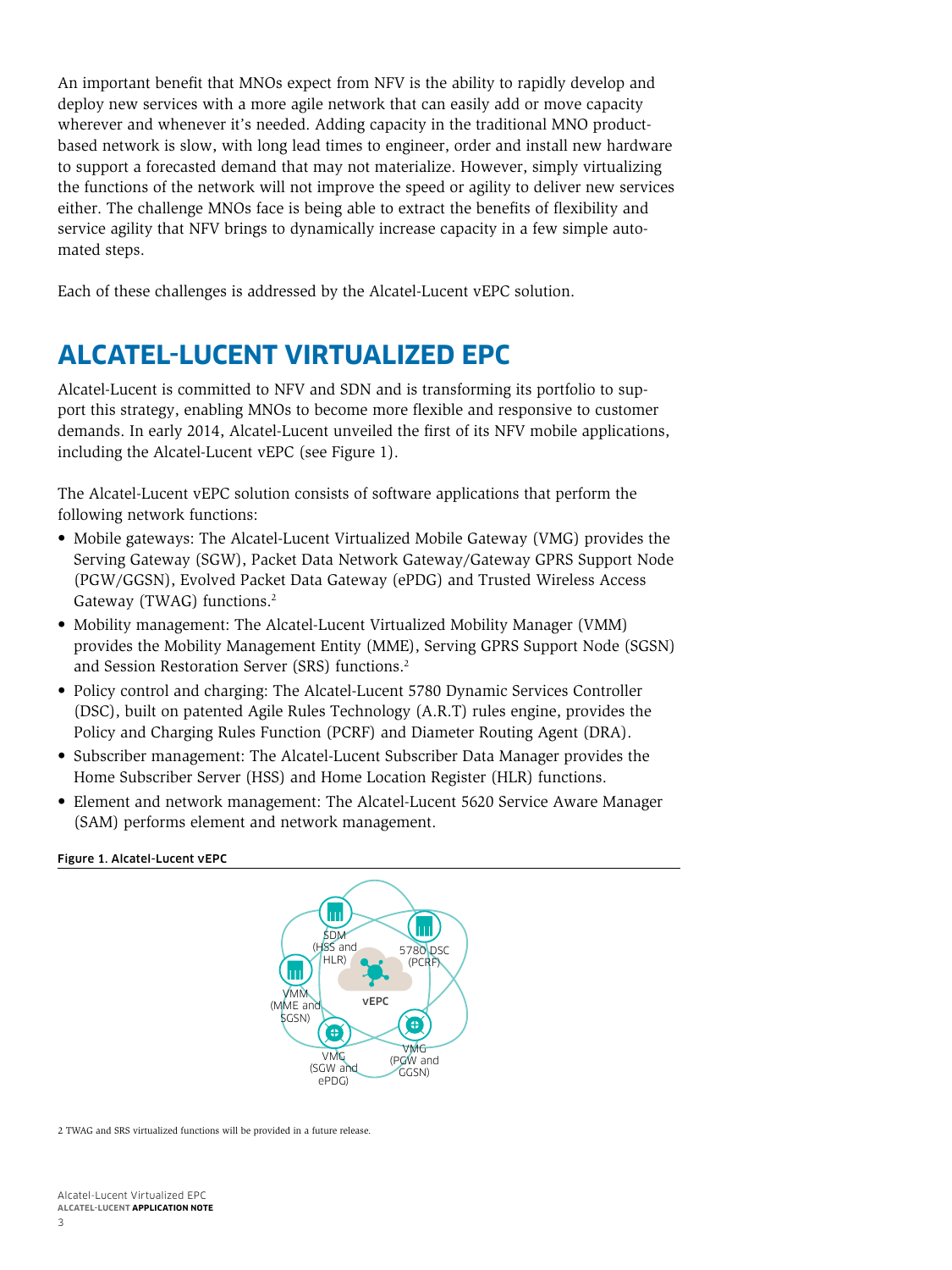<span id="page-6-0"></span>The Alcatel-Lucent vEPC solution is a deployment option of the widely deployed Alcatel-Lucent IP Mobile Core. The software applications of the Alcatel-Lucent vEPC solution share a common software code base with the IP Mobile Core hardware-based products to ensure feature parity and consistency across the virtualized and physical dedicated hardware options. This shared base gives MNOs the ability to migrate their networks to NFV and SDN at their own pace with the confidence that the EPC functions across a hybrid virtual and physical network will deliver consistent and predictable behavior. Each of the vEPC network functions are stand-alone software applications that can be deployed individually or together as a complete virtualized solution.

The vEPC solution is multivendor and open, enabling it to operate on any NFV infrastructure platform. This openness gives MNOs the flexibility to choose the hardware (compute, storage and network hardware) and software (host operating system [OS] and virtualization layer) suppliers that best meet their business and technical requirements. In addition, Alcatel-Lucent has partnered with several industry-leading NFV hardware and software vendors to provide pre-integrated packages that give MNOs another purchase option.

The vEPC application software is highly reliable and field-proven. It has been deployed in over 80 core (2G/3G/LTE) networks with many of the largest LTE mobile networks in the world.

Both the VMG and VMM and their respective hardware-based EPC functions are managed by the 5620 SAM, the combined Element Management System/Network Management System (EMS/NMS) that provides fault, correlation, accounting, provisioning and security (FCAPS) and monitoring of the network functions in the NFV and SDN operations network. The 5620 SAM also manages the LTE radio access network (macro, metro and small cells) and the mobile backhaul products in the Alcatel-Lucent LTE network solution.

## **ALCATEL-LUCENT vEPC NETWORK FUNCTION ARCHITECTURE**

In the Alcatel-Lucent vEPC, the software applications perform the same 3GPP™-defined EPC functions (for example MME, SGW, PCRF) as the Alcatel-Lucent IP Mobile Core solution but without the requirement of dedicated, purpose-built hardware. Instead, the vEPC application software runs on commercial off-the-shelf (COTS) Intel® x86-based server hardware.

Each EPC VNF is composed of several virtual machines (VMs) with each VM instance performing a set of specific functional tasks (see Figure 2).

The Alcatel-Lucent VMM and VMG are architected to scale efficiently in capacity while providing stable peering relationships. This is accomplished through the use of different types of VMs to build a VMM or VMG.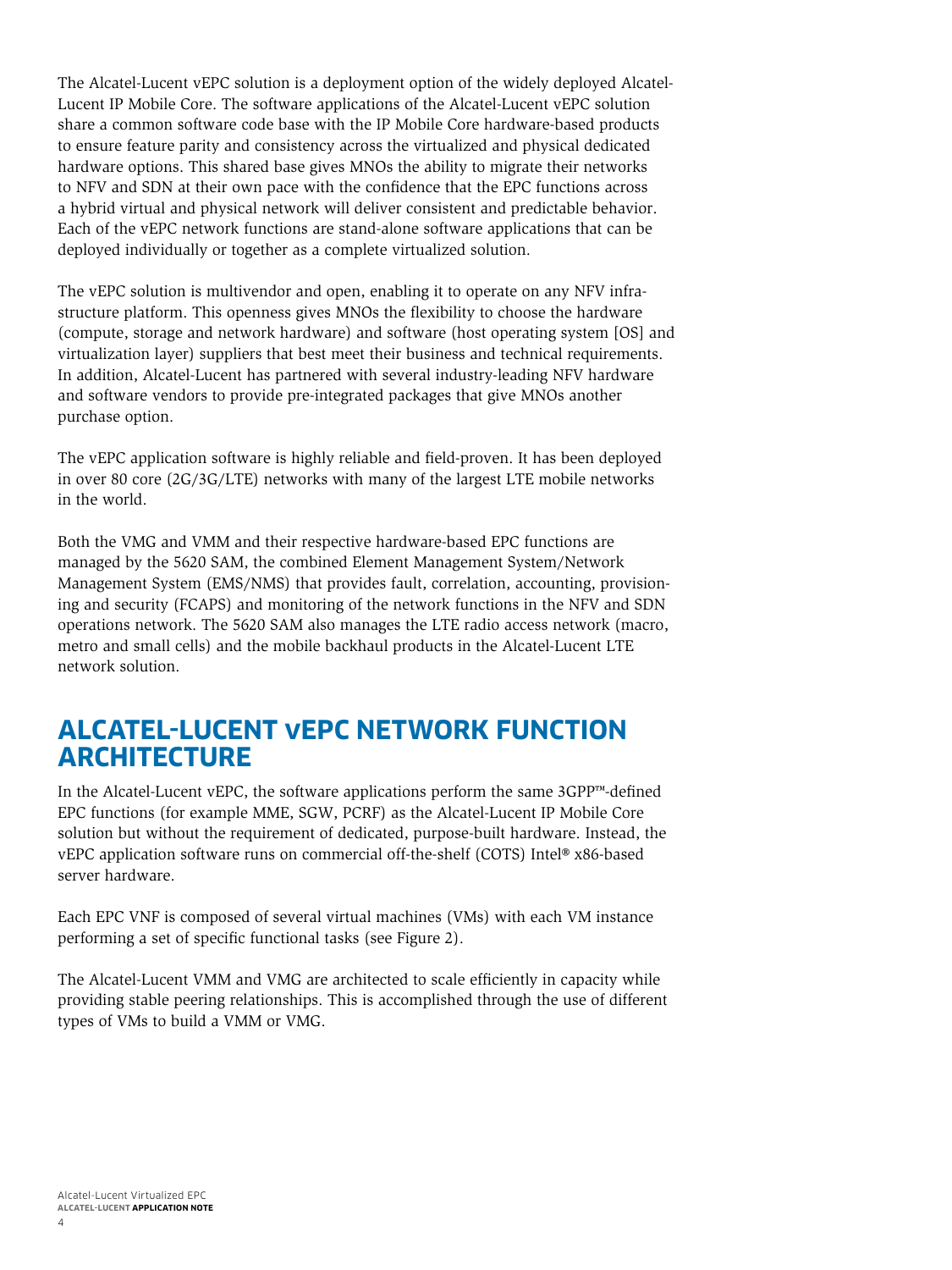<span id="page-7-0"></span>A single node interface to the management plane through an Operations, Administration and Maintenance (OAM) VM provides system configuration, system assurance and alarm management. A set of input/output (I/O) and load balancer (LB) VMs terminate the 3GPP control and data plane packets. The subscriber capacity of the VMM or the VMG is scaled out through the addition of mobility manager (MM) VMs in a VMM or mobile gateway (MG) VMs that are sufficient to handle the traffic demand at any given location. All VM types support hot, stateful,  $1+1$  redundancy to ensure recovery from any single failure.



#### Figure 2. Alcatel-Lucent vEPC Network Function Architecture

# **FULFILLING THE PROMISE OF NFV AND SDN**

Alcatel-Lucent is an industry leader in all of the key technologies that MNOs need when they are ready for NFV and SDN. Alcatel-Lucent has the experience and field-proven, industry solutions and expertise in all parts of the network, including:

- Wireless (LTE and small cells): Over 55 LTE radio access network customers and 45 small cell customers in some of the largest Tier 1 mobile networks in North America and China.
- Evolved packet core: 3G/LTE core network deployments in over 80 MNO/MVNO (mobile virtual network operator) networks, including large Tier 1 mobile operators in the United States and China.
- IP: IP edge router market leadership (#2 rank) with over 440,000 service router-based units shipped to over 650 customers.
- NFV: Alcatel-Lucent is a pioneer in NFV with Alcatel-Lucent CloudBand™, a multivendor NFV platform that is in trials with over 19 service providers and has won numerous industry awards.
- SDN: Nuage Networks™ Virtualized Services Platform (VSP) supports programmable, policy-based networking that addresses the data center and WAN inter-connectivity scaling problem. Nuage Networks has won numerous industry awards and is commercially deployed in multiple networks.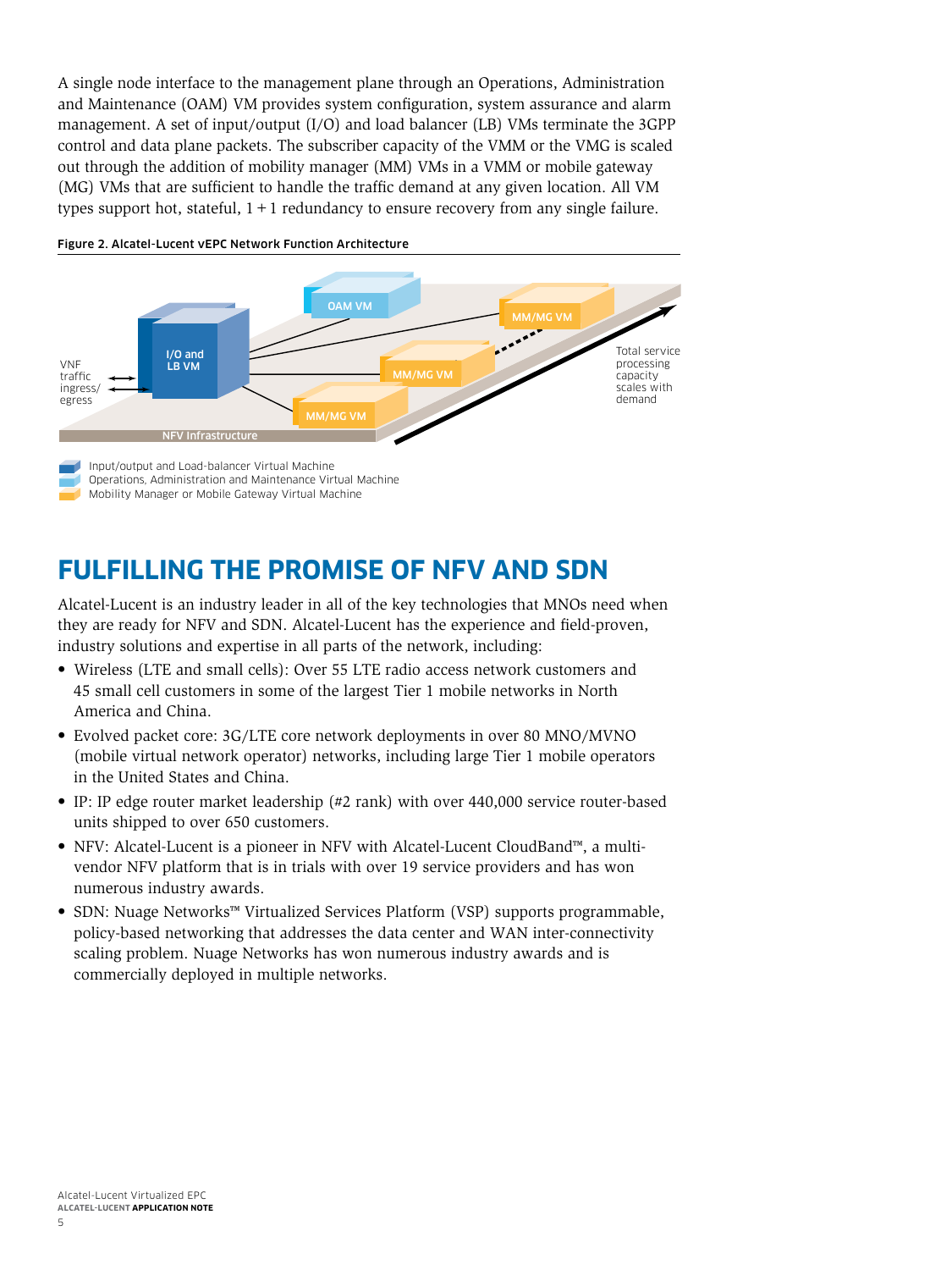<span id="page-8-0"></span>With this knowledge and expertise, Alcatel-Lucent delivers on the promise of NFV and SDN with a vEPC solution (see Figure 3) that provides MNOs the following benefits:

- Deployment flexibility
- Operational elegance
- Service excellence

#### Figure 3. Alcatel-Lucent vEPC: Delivering on the promise of NFV and SDN



### **Deployment flexibility**

The Alcatel-Lucent vEPC provides MNOs with increased deployment flexibility through its design-optimized NFV and SDN architecture and its multivendor, open design. Alcatel-Lucent's vEPC utilizes cloud ecosystem compute and networking hardware, OSs and hypervisors for the NFV and SDN infrastructure to allow industry economies of scale to be realized. The NFV and SDN infrastructure is controlled through open interfaces provided through OpenStack® and OpenFlow to allow industry collaboration for everimproving capabilities.

Alcatel-Lucent's field-proven mobile gateway and mobility management software has been adapted to run as a set of VMs on top of any generic NFV or SDN platform, enabling MNOs to keep pace with the latest computing and networking offerings in the industry.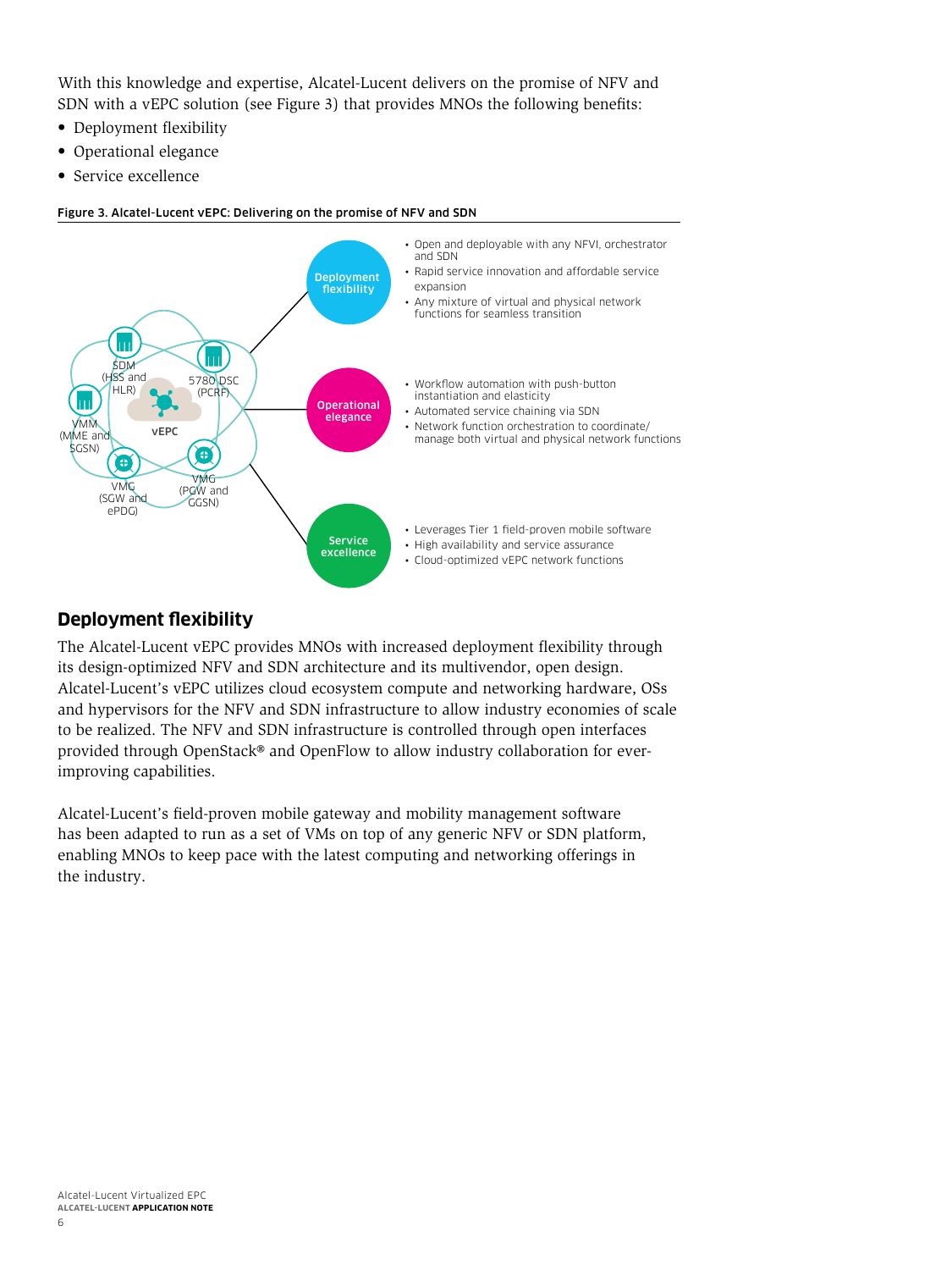To fully realize all the benefits of automation and to allow the NFV and SDN infrastructure to scale to support a large number of network functions, NFV orchestration and SDN need to be part of the solution. The Alcatel-Lucent vEPC can interoperate with any NFV orchestrator or SDN offering in addition to any NFV infrastructure, so MNOs can choose their preferred suppliers in each domain (see Figure 4).





Scalability and capacity expansion is another dimension of the vEPC deployment flexibility. Because all of the vEPC network functions are virtualized, MNOs can quickly add scale and capacity wherever and whenever they are needed.

For example, an MNO could add an additional VMM-MME to an existing pool where signaling load has suddenly increased, perhaps due to the release of a new device or application. This VMM-MME can interwork seamlessly with the previously deployed MMEs in the pool to ensure that existing assets are maximized.

An MNO also has the option of decentralizing the VMG and VMM, placing them closer to the actual end user of the services to improve the user's quality of experience.

The Alcatel-Lucent vEPC also facilitates new and innovative service deployment. For example, for a new enterprise customer, a dedicated VMG-PGW can be rapidly provisioned at the optimal location for a given enterprise. In addition, the rapid growth of new M2M services can be supported with rapid growth of a dedicated M2M packet core consisting of the Alcatel-Lucent VMG and VMM.

The capacity and performance of the M2M packet core can be tailored to service uptake as it occurs. This reduces risk for MNOs because they no longer need to make detailed forecasts for which specific types of M2M services will be most in demand or in what regions that demand will occur.

The VMG and VMM use the same network function application software from the fieldproven Alcatel-Lucent 7750 Service Router Mobile Gateway and the Alcatel-Lucent 9471 Wireless Mobility Manager (WMM). This commonality ensures that the vEPC delivers the identical features and capabilities that exist in the deployed EPC networks today while migrating to a new platform to deliver innovative capabilities going forward.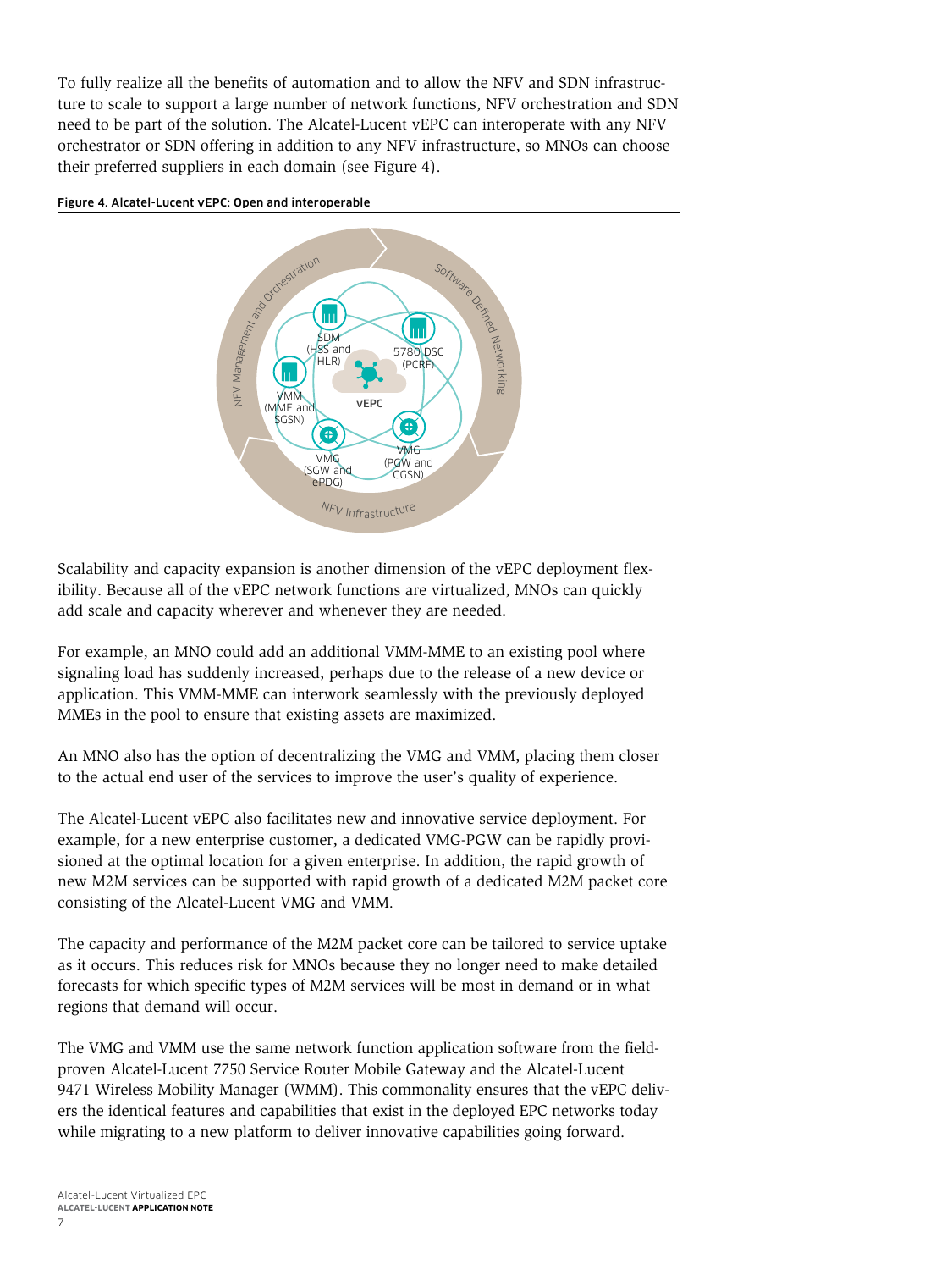<span id="page-10-0"></span>Re-use of the application software removes any interoperability concerns for mixed virtual and physical network function EPCs, facilitating a smooth migration that's determined by the MNO's business drivers.

Therefore, an MNO can easily deploy Alcatel-Lucent vEPC network functions to support their existing packet core network whenever and where ever they are needed. Interoperability with other MNO EPCs is ensured through Alcatel-Lucent's field-proven, 3GPP-compliant software. Based on an MNO's specific business needs, either the existing network capacity can be supplemented with growth through new VMG and VMM deployments or dedicated overlay vEPC networks can be deployed for specific opportunities such as M2M or enterprise services.

### **Operational elegance**

For MNOs who want to reduce the operational complexity and time to deploy a vEPC, and ultimately open the door for innovation with new services, Alcatel-Lucent offers a complete, integrated NFV and SDN operations management solution. This operationally elegant solution provides:

- Workflow automation with push-button instantiation and elasticity
- Automated network service chaining through SDN
- Network function orchestration to coordinate end-to-end network service deployment

The solution is divided into three well-defined management domains that provide a simple, seamless solution for vEPC operational requirements (see Figure 5):

- Virtual machine orchestration and VNF/VM life cycle management through the Alcatel-Lucent CloudBand™ Management System, which provides overall coordination and adaptation between the NFV infrastructure and the EMS/NMS
- Network connectivity orchestration with our Nuage Networks VSP that delivers SDN for intra-VNF network connectivity between VMs, VNF network interfaces and service chaining applications
- Network function orchestration through the 5620 SAM, the EMS/NMS that supports a wide variety of both physical and virtual network functions; examples of this serviceaware network function orchestration include multiple element coordination of capacity augmentation and end-to-end network service deployment

#### Figure 5. Alcatel-Lucent vEPC: Open and interoperable



Alcatel-Lucent Virtualized EPC **ALCATEL-LUCENT APPLICATION NOTE**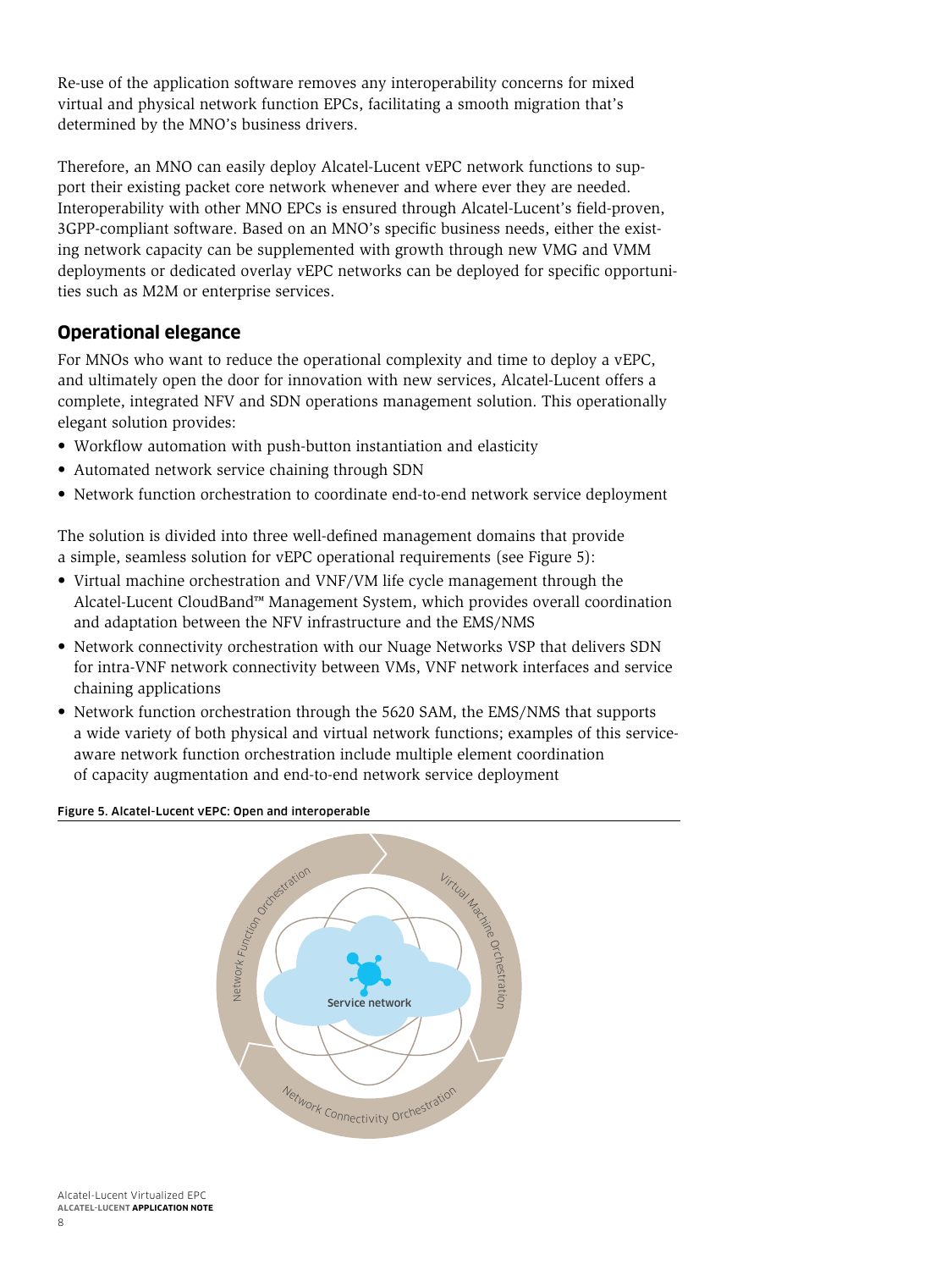A key MNO benefit expected from the deployment of NFV is the ability to automate operations to rapidly deploy new, innovative services as well as scale existing services. This requires automation of the vEPC network to add and modify capacity as demand for new services occurs and demand for existing services grows.

Workflow automation of the VMG and VMM is available with push-button instantiation and elasticity through the 5620 SAM working autonomously or in concert with the VNF Manager (VNFM), NFV orchestrator and SDN.

MNOs have the option to either maintain operator control or alternatively to enable auto scaling through application attribute monitoring on the 5620 SAM, such as monitoring the number of simultaneously attached users.

Another key benefit of NFV is the ability to rapidly connect multiple network functions in a pre-ordered sequence that creates a network chain to deliver customized services. These service chains extend beyond the MNO's wireless network (SGi/Gi) and include additional network functions such as Intrusion Detection Services (IDSs), firewall (FW) capabilities, Network Address Translation (NAT) and video optimization that could be deployed as NFV applications or dedicated appliances.

Software defined networking (SDN) technology, such as the Nuage Networks VSP, can automate the service function chaining process and optimize the network path to deliver customized services (see Figure 6).



Figure 6. Alcatel-Lucent service chaining example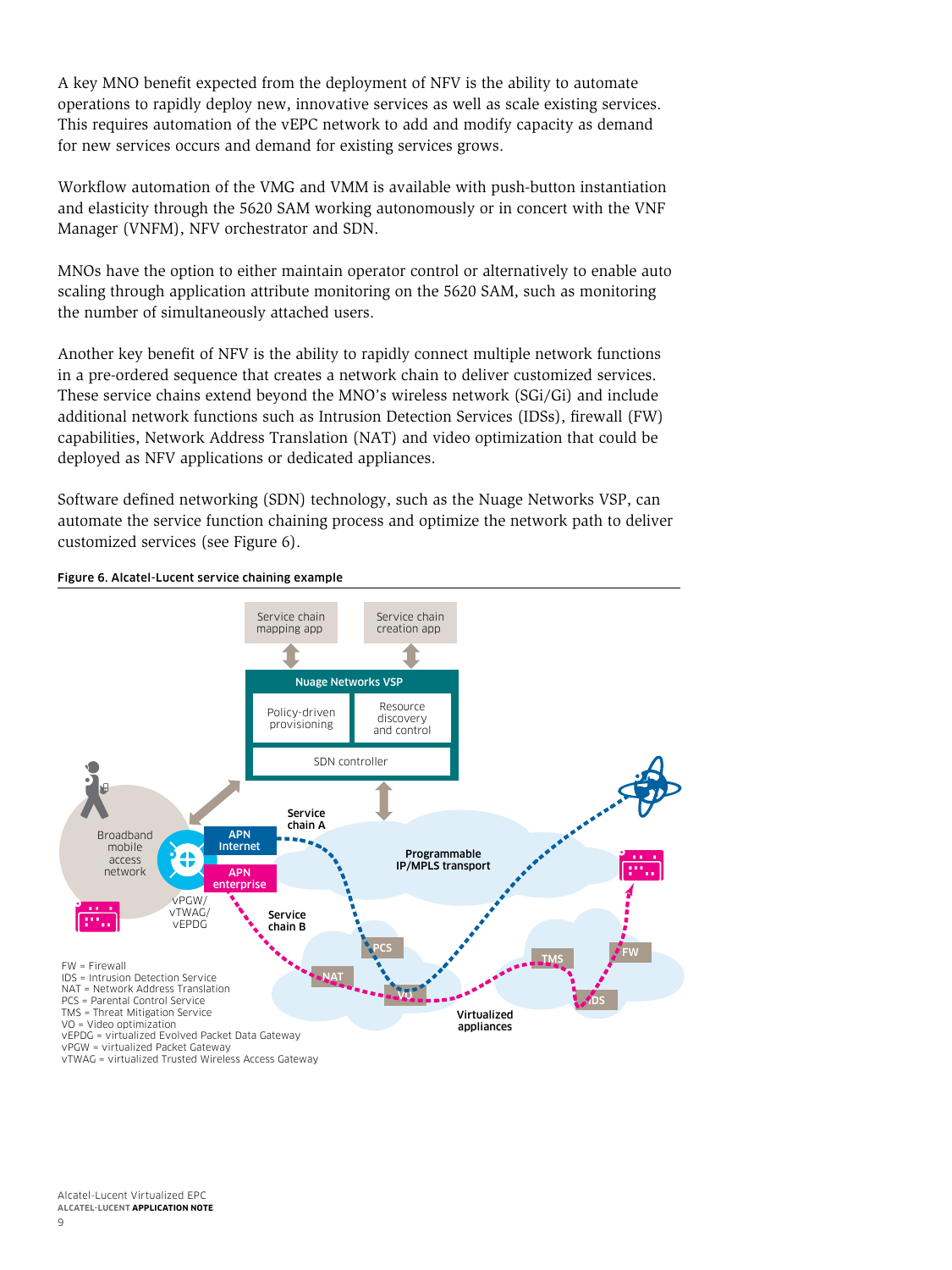### <span id="page-12-0"></span>**Operational elegance example: vPGW instantiation**

The following example demonstrates how Alcatel-Lucent has developed a complete and integrated NFV and SDN operations management solution for network function service creation. The 5620 SAM performs the role of network function orchestration to coordinate end-to-end network service deployment between the NFV Management and Orchestration (MANO) and SDN.

To deploy a dedicated virtualized PGW (VMG-PGW) in response to a new enterprise customer service request, the following steps would be performed (see Figure 7).

- 1. In an operator controlled NFV process, the MNO creates and configures an enterprise VMG-PGW using the 5620 SAM GUI.
- 2. The 5620 SAM, as the network function orchestrator, sends a VMG-PGW instantiation request to the VNFM through VeEm-Vnfm.
- 3. The NFV Management and Orchestration system (MANO), in coordination with the 5620 SAM, automatically creates the VMG-PGW VMs (OAM, Input/Output Load balancer, Mobile GW) based on VNF Descriptor carrier Platform as a Service (cPaaS) instantiation recipe, and download and boot software images.
- 4. The NFV MANO, together with the SDN controller, automatically creates the VMG-PGW VMs connectivity based on Virtualized Link Descriptor (VLD) network policies.
- 5. The NFV Orchestrator indicates successful VMG-PGW creation to the OSS/BSS through Os-Nvfo and to the 5620 SAM through the VeEm-Nvfm.
- 6. The 5620 SAM discovers the newly created VMG-PGW and automatically provisions the VNF parameters through OAM VM.
- 7. The Domain Name Server (DNS) is provisioned to direct enterprise Access Point Name (APN) users to use this dedicated VMG-PGW.
- 8. A VMG-PGW Service Chain is automatically created, based on the VNF Forwarding Graph Descriptor in the SDN controller, to add intrusion detection and firewall services for this enterprise vPGW.
- 9. The 5620 SAM indicates that the enterprise vPGW is in service through its northbound Interface to the OSS.

A new, hardware-based PGW that could typically take weeks or months for an MNO to deploy and bring into service can now be created automatically in just hours through the use of NFV, SDN and the 5620 SAM. This automation enables MNOs to quickly respond to customer service requests and to reduce the operational expense associated with bringing the VNF into service.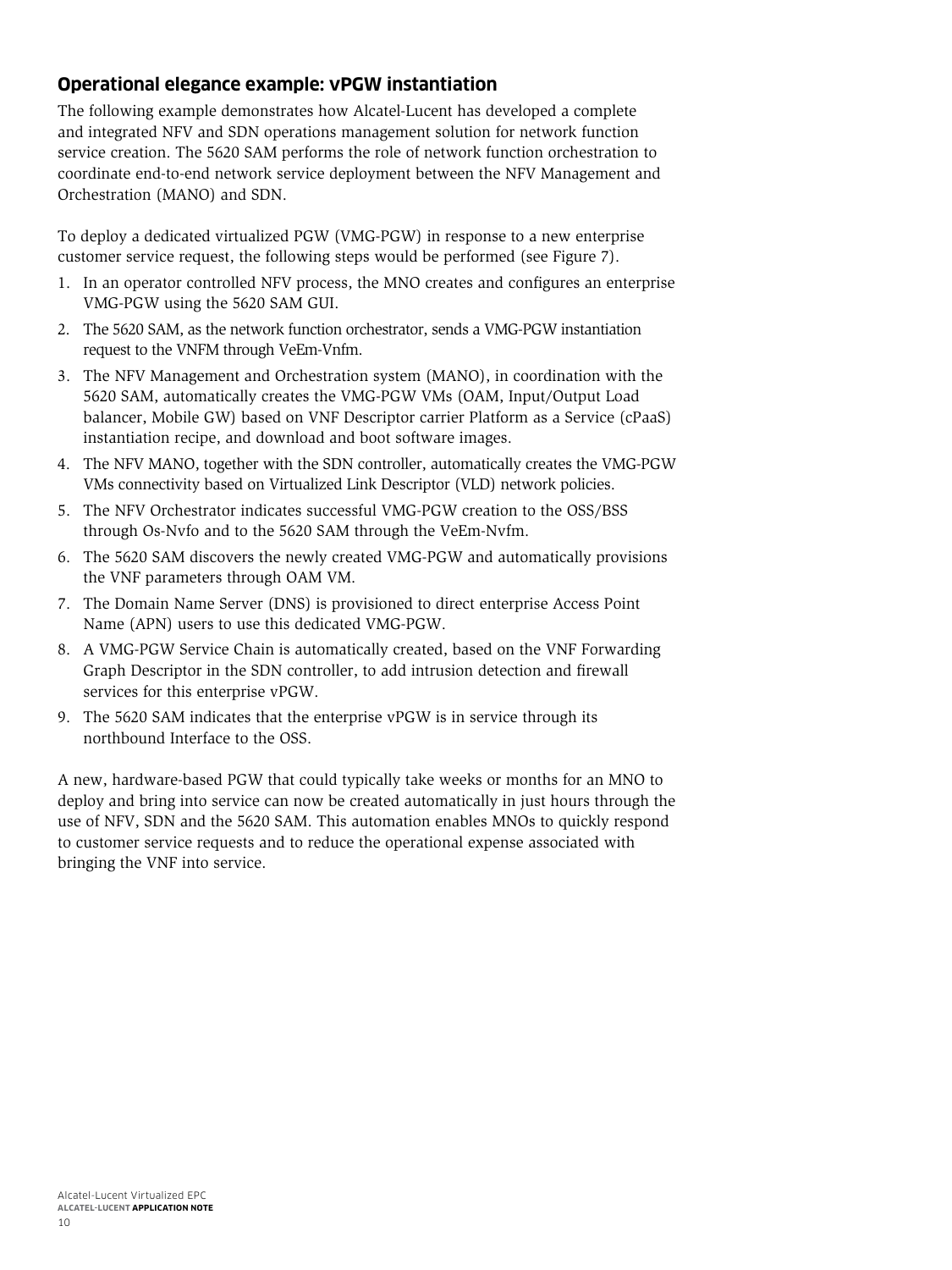#### <span id="page-13-0"></span>Figure 7. Network function orchestration example for new Enterprise VMG-PGW



### **Service excellence**

The Alcatel-Lucent vEPC leverages all the field-proven product software of the IP Mobile Core solution. This software is commercially deployed in the world's largest LTE networks with over 50 million LTE subscribers currently operating on it in 2014. These large-scale deployments have led to product enhancements and features that improve the vEPC network function's performance and enable the delivery of new services.

### **Signaling control plane enhancements**

In the signaling and control plane management, Alcatel-Lucent has developed smart LTE signaling capabilities in its MME that reduce the paging and tracking area management signaling load while also extending user equipment (UE) battery life. Prioritized paging for different types of services based on QoS Class Identifier information contained in the downlink network messaging improves subscriber services QoS and can reduce network signaling.

Unique subscriber session restoration capabilities preserve UE contexts when network links or an MME node fails, eliminating a flood of signaling reattaches that could result in a signaling storm and overload the HSS if not properly paced.

### **Data plane enhancements**

In the data plane, Alcatel-Lucent has developed mobile application assurance (AA) that is integrated into its mobile gateway function. Mobile AA performs 3GPP application detection and control (ADC) in the PGW/GGSN without the requirement of external appliances or additional equipment. It gives the MNO the ability to look into the subscribers' bearer contexts and IP payload at the per-service application level (layers 4-7) to apply appropriate policy enforcement and deliver predictable performance even during network congestion.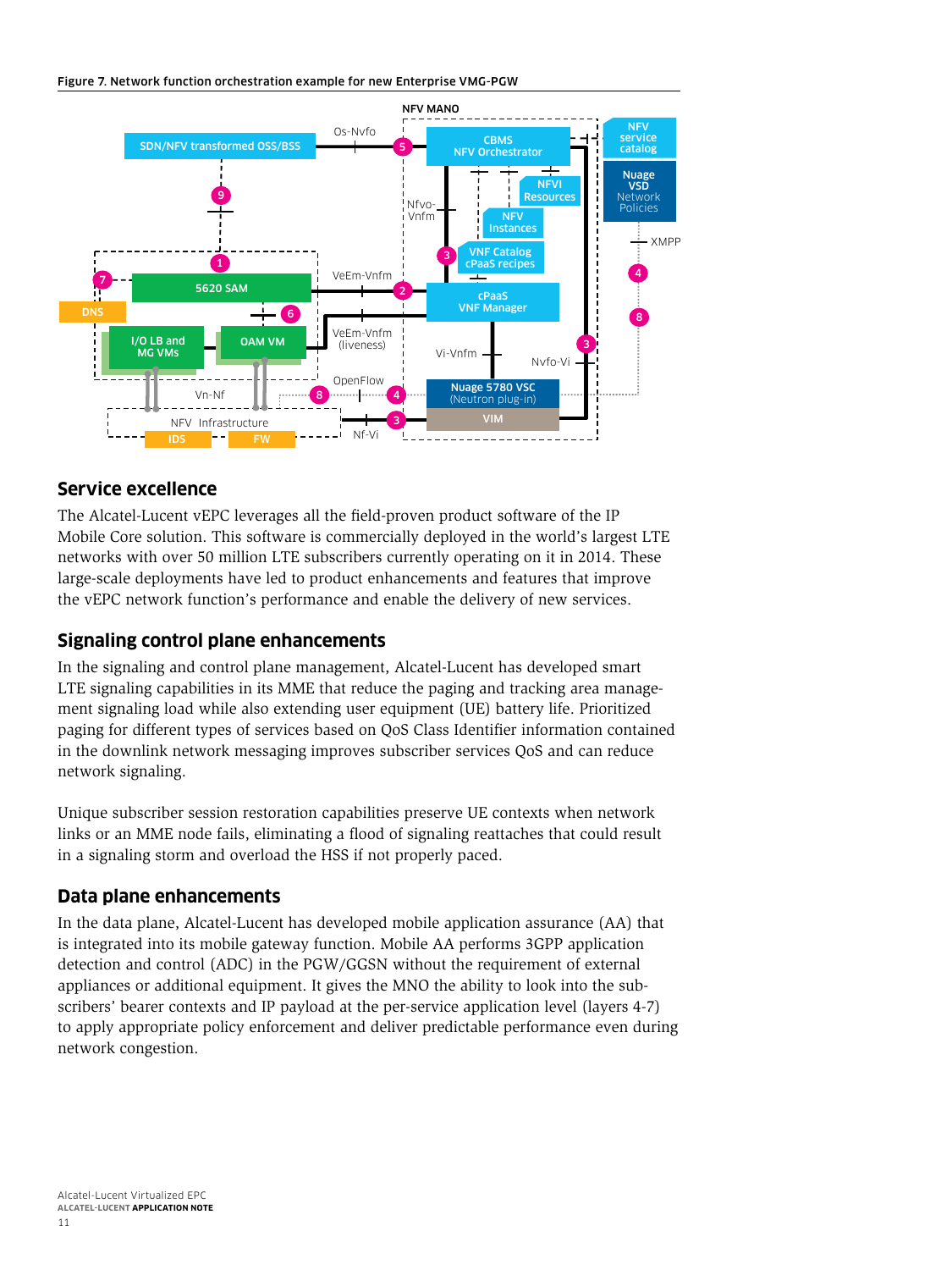<span id="page-14-0"></span>With its ability to identify and charge for individual packet flows, mobile AA enables the MNO to easily create new services and service bundles with flexible business logic from a simple operations interface. Because these capabilities are built into the mobile gateway, there is a coupling of bearer-level control with application level control all from the same network enforcement point, thus guaranteeing charging simplicity and accuracy.

Since the mobile gateway also supports both trusted and untrusted wireless (Wi-Fi) access, the MNO is guaranteed that subscriber charging for services across access networks is accurate and consistently applied to its customers.

### **Packet processing**

The vEPC application software in each of the VNFs has been design-optimized to take advantage of the advancements in NFV and SDN technologies. For example, packet acceleration techniques such as the Intel® Data Plane Development Kit (DPDK) and Single Root-Input/Output Virtualization (SR-IOV) have been incorporated into the user data plane virtualized network function components to increase throughput capacity and packet processing performance.

### **High availability**

High availability and reliability are provided at both the VNF and VM level. Features such as in-service software upgrades and hot standby failover capabilities that are inherent to the IP Mobile Core software are supported on the vEPC. For example, stateful  $1+1$  VM redundancy in addition to the stateful geo-redundant VNF redundancy are supported.

The ability to rapidly recover from VNF and VM failures to reduce mean time to repair is greatly improved through a combination of inherent EPC functional software together with NFV life cycle management and orchestration features.

Because the EPC software code is derived from a common base, all of the features and capabilities of this software are available for deployment in a virtualized operating environment. Each software release has undergone rigorous acceptance testing from multiple Tier 1 MNOs, ensuring consistency in delivering services and network operations management.

### **ALCATEL-LUCENT END-TO-END VEPC NFV AND SDN SOLUTION**

Alcatel-Lucent offers its vEPC application software stand-alone which gives the MNO the freedom to deploy it using their own NFV and SDN platforms. Alternatively, Alcatel-Lucent also can provide a complete, end-to-end vEPC NFV and SDN solution (see Figure 8). This integrated solution consists of:

- vEPC network functions software
	- ¬ Field-proven in large-scale networks
	- ¬ Feature parity and consistency with the physical, hardware-based products
- CloudBand Management System
	- ¬ VNF and VM life cycle management
	- $\neg$  NFV orchestrator with overall coordination and adaptation role between distributed NFVI and the EMS/NMS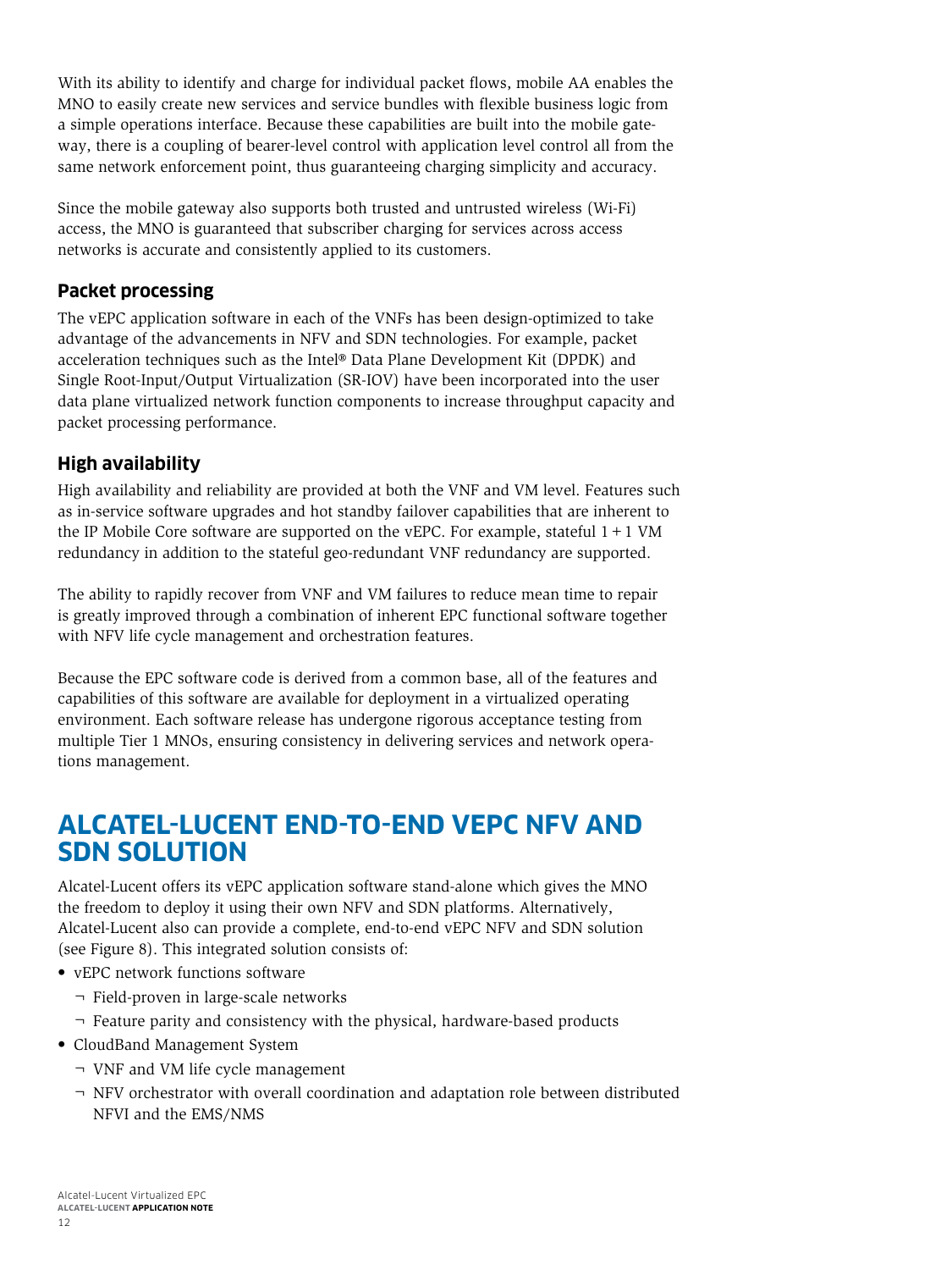- Nuage Networks VSP
	- ¬ Intra- and inter-VNF network connectivity
	- ¬ Inter-NF service chaining across virtual and physical network functions and across VNF network interfaces
- 5620 SAM
	- ¬ Network function life cycle management for both physical and virtual functions
	- ¬ Service-aware coordination and assurance across multiple physical and network functions
- CloudBand Node™
	- ¬ HP-based COTS hardware
	- ¬ Multi-vendor, open source software (Red Hat® Enterprise Linux®, KVM [Kernel-based Virtual Machine], OpenStack)
	- ¬ Monitoring and operations software

#### Figure 8. Alcatel-Lucent vEPC end-to-end NFV and SDN solution



By deploying the Alcatel-Lucent end-to-end vEPC NFV and SDN solution, MNOs can reduce their time to market for new services while mitigating the risks of deploying and integrating new technologies into their existing network.

Alcatel-Lucent offers a full range of professional services to assist in making the network migration to NFV and SDN as simple as possible.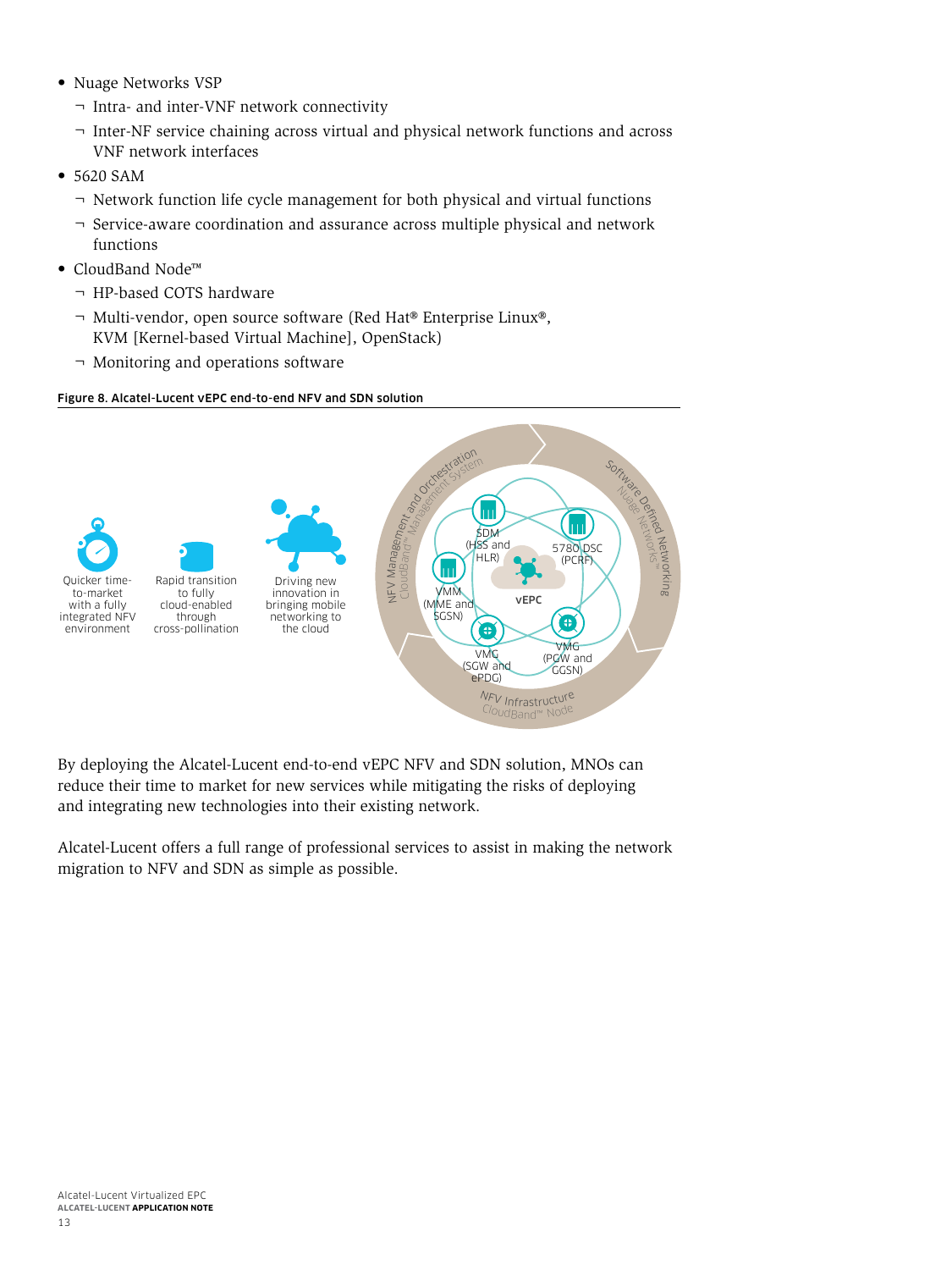# <span id="page-16-0"></span>**CONCLUSION**

The Alcatel-Lucent vEPC addresses all the key challenges that MNOs face when they are ready to evolve their packet core network to NFV and SDN.

The Alcatel-Lucent vEPC meets or exceeds stringent service availability and real-time performance requirements of 4G/LTE core networks. With high-availability features such as stateful failovers with hot standby and network resiliency features such as geo-redundancy, this solution can meet customer Service Level Agreements (SLAs). The vEPC software architecture is also design-optimized to take advantage of NFV and SDN to provide new protection schemes and faster recovery response times for failed functions, and to improve mean time to repair.

The vEPC operates transparently across a mix of traditional and cloud-based infrastructure. It uses the same field-proven, IP Mobile Core software of its hardware-based solution, which ensures feature parity and operational consistency. The 5620 SAM manages both options, providing a uniform and consistent operations view across the hybrid network.

The vEPC software can operate on any NFV infrastructure hardware and virtualization layer software. It is agnostic to the NFV cloud management and orchestration system and the SDN controlling it. This gives MNOs the maximum choice in designing and architecting their NFV and SDN networks with their preferred suppliers. Alternatively, Alcatel-Lucent can provide a complete NFV and SDN vEPC solution with it's award winning CloudBand and Nuage Networks platforms. This gives an MNO the option of quickly deploying a pre-integrated vEPC solution that supports a multivendor, open environment.

New services and the ability to dynamically modify or change them are provided through the vEPC software together with the 5620 SAM. Together, they deliver event-driven, flexible service and capacity instantiation and scaling. The 5620 SAM provides the vEPC network function coordination and the management interface to the NFV platform. Virtual EPC network function creation, modification or removal is either operator controlled or automated in coordination with the life cycle and NFV orchestration manager.

The Alcatel-Lucent vEPC delivers on the promise of NFV and SDN.

For more information the Alcatel-Lucent IP Mobile Core solution, go to <https://www.alcatel-lucent.com/solutions/ip-mobile-core>

## **REFERENCES**

- 1. Alcatel-Lucent Bell Labs. *Mobile Data Traffic Indices*. December 2012.
- 2. Infonetics Research. *Infonetics Research raises VoLTE forecast; Over-the-top mobile VoIP subscribers nearing 1 billion mark*. July 2013. [http://www.infonetics.com/](http://www.infonetics.com/pr/2013/Mobile-VoIP-Services-and-Subscribers-Market-Highlights.asp) [pr/2013/Mobile-VoIP-Services-and-Subscribers-Market-Highlights.asp](http://www.infonetics.com/pr/2013/Mobile-VoIP-Services-and-Subscribers-Market-Highlights.asp)
- 3. Dell'Oro Group. *Wireless Packet Core Revenues to Grow Nearly 60 Percent by 2018* (press release citing quarterly Wire Packet Core report). January 29, 2014. [http://www.delloro.com/news/](http://www.delloro.com/news/wireless-packet-core-revenues-to-grow-nearly-60-percent-by-2018) [wireless-packet-core-revenues-to-grow-nearly-60-percent-by-2018](http://www.delloro.com/news/wireless-packet-core-revenues-to-grow-nearly-60-percent-by-2018)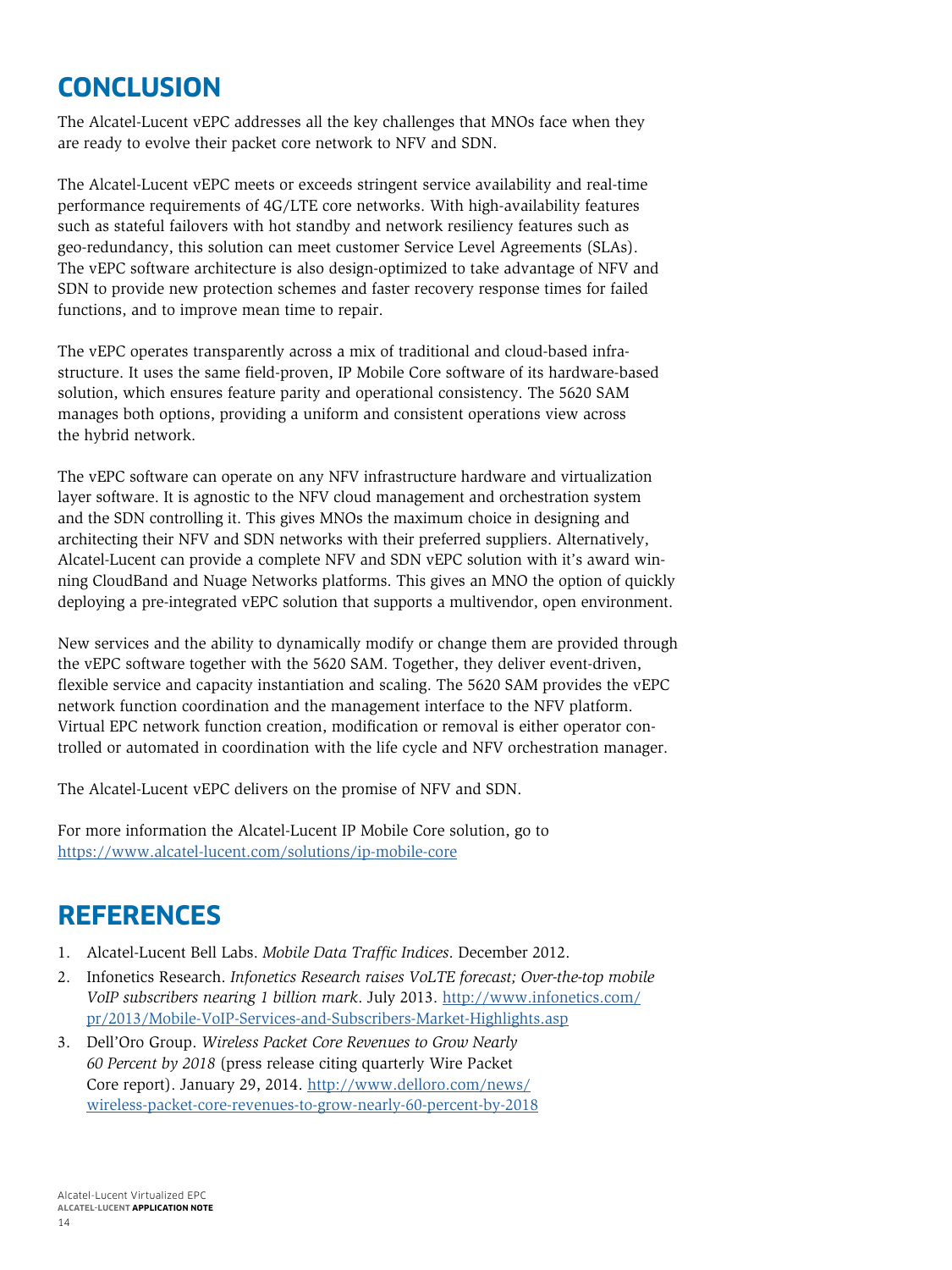- <span id="page-17-0"></span>4. Ovum. *Ovum outlines operators' M2M opportunities as it forecasts revenues will more than treble over the next five years*. January 2014. [http://ovum.com/press\\_releases/](http://ovum.com/press_releases/ovum-outlines-operators-m2m-opportunities-as-itforecasts-revenues-will-more-than-treble-over-the-next-five-years) [ovum-outlines-operators-m2m-opportunities-as-itforecasts-revenues-will-more-than](http://ovum.com/press_releases/ovum-outlines-operators-m2m-opportunities-as-itforecasts-revenues-will-more-than-treble-over-the-next-five-years)[treble-over-the-next-five-years](http://ovum.com/press_releases/ovum-outlines-operators-m2m-opportunities-as-itforecasts-revenues-will-more-than-treble-over-the-next-five-years)
- 5. 451 Research Yankee Group (Sheryl Kingstone). *[Demand Triples for Mobile Business](https://451research.com/report-short?entityId=81830)  [Apps, but Enterprises Must Deploy Strategically](https://451research.com/report-short?entityId=81830)*. July 2013.

# **ACRONYMS**

| 2G/3G/4G     | second-generation/third generation/fourth generation       |
|--------------|------------------------------------------------------------|
| 3GPP         | 3rd Generation Partnership Program                         |
| 5620 SAM     | Alcatel-Lucent 5620 Service Aware Manager                  |
| 5780 DSC     | Alcatel-Lucent 5780 Dynamic Services Controller            |
| 7750 SR      | Alcatel-Lucent 7750 Service Router - Mobile Gateway        |
| 9471 WMM     | Alcatel-Lucent 9471 Wireless Mobility Manager              |
| BSS          | Business Support System                                    |
| <b>COTS</b>  | commercial off-the-shelf                                   |
| cPaaS        | carrier Platform as a Service                              |
| <b>EMS</b>   | Element Management System                                  |
| EPC          | evolved packet core                                        |
| ePDG         | Evolved Packet Data Gateway                                |
| <b>FCAPS</b> | Fault, Configuration, Accounting, Performance and Security |
| <b>FW</b>    | firewall                                                   |
| GGSN         | Gateway GPRS Support Node                                  |
| <b>GPRS</b>  | General Packet Radio Service                               |
| HLR          | Home Location Register                                     |
| <b>HSS</b>   | Home Subscriber Server                                     |
| 1/O          | input/output                                               |
| LВ           | load balancer                                              |
| LTE          | Long Term Evolution                                        |
| M2M          | machine-to-machine                                         |
| <b>MANO</b>  | Management and orchestration                               |
| МG           | mobile gateway                                             |
| MМ           | mobility manager                                           |
| MME          | Mobility Management Entity                                 |
| MNO          | mobile network operator                                    |
| <b>MPLS</b>  | Multi-Protocol Label Switching                             |
| <b>NAT</b>   | Network Address Translation                                |
| NFV          | network functions virtualization                           |
| NSC          | network service chaining                                   |
| NSP          | Network Services Platform                                  |
| NMS          | Network Management System                                  |
| <b>OAM</b>   | Operations, Administration and Maintenance                 |
| OS           | operating system                                           |